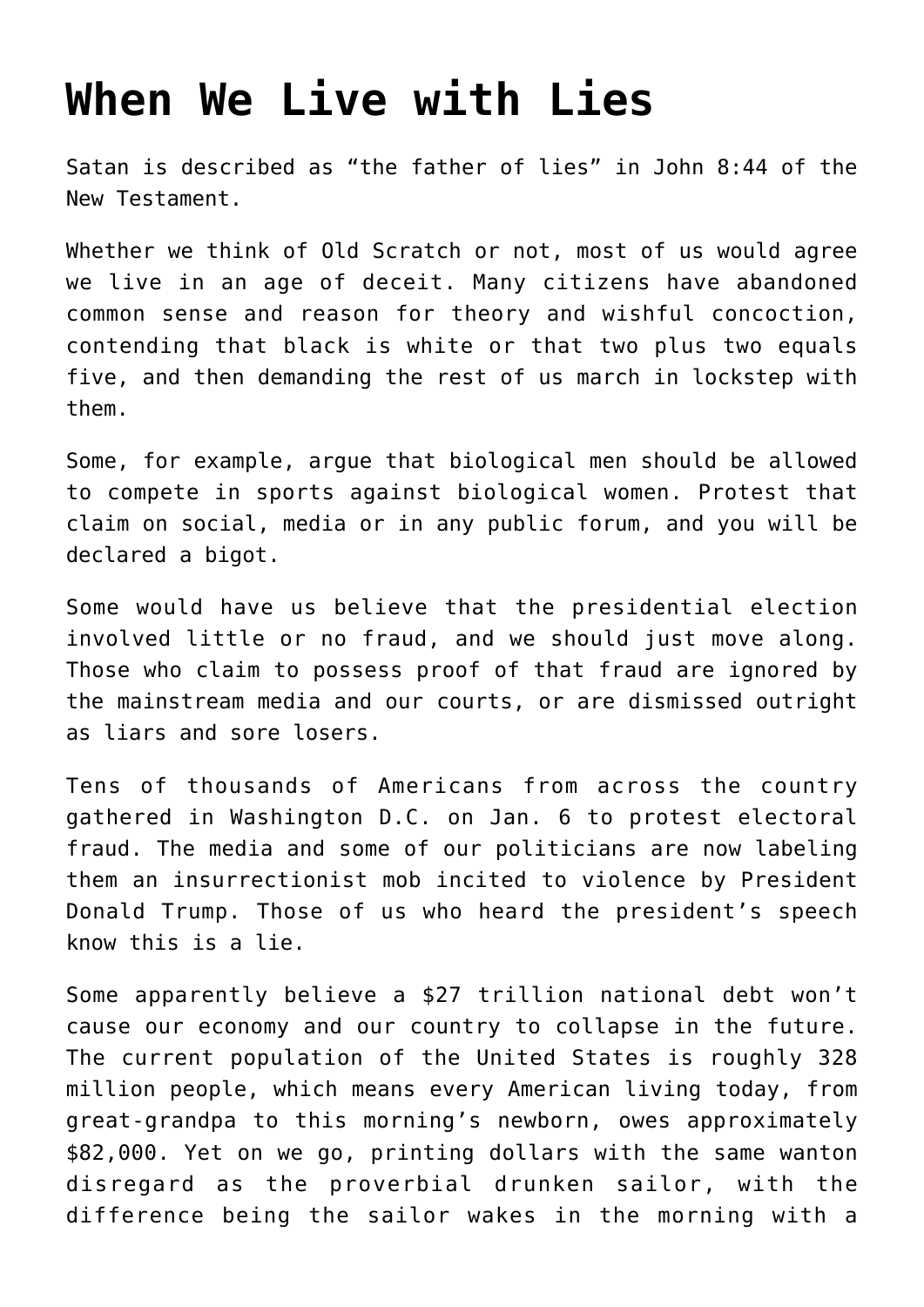hangover and a good case of remorse.

Experts tell us lockdowns and masks will prevent the spread of COVID-19. If that's the case, then why is California, with some of the most stringent anti-virus measures in the country, leading the way in terms of new infections?

Our governors and mayors allowed our big-box stores to remain open during the pandemic, but closed fabric stores, beauty salons, restaurants, and countless other smaller businesses. No existing data proves the environments of small stores are more likely to spread the virus, so why are they continually ordered to shutter their doors?

Then there is our twisted language. We are hounded by words and phrases like equity, inclusion, whiteness, systemic racism, white fragility, patriarchy, and diversity. These may sound impressive, but they are hollow as a drum, meaningless tags employed to signal one's virtue or to attack an opponent.

Some believe women are oppressed, America is a land rife with racial hatred, males are toxic, and the police routinely and indiscriminately shoot people of color. Ask for proof, and you will again be smeared as a bigot, a misogynist, or a fascist.

The "de-incarceration" and "defund the police" movements should be laughed off by anyone with a brain in their head, but instead they are gaining traction as ways to fight America's alleged racism and classism.

Such deceptions come with a price. In the case of the United States, that price is a broken and divided country. In the aftermath of the mayhem at the Capitol, this chasm has only widened, abetted in large part by a biased mainstream media.

These fabrications and foolish ideas have already damaged our democracy. If they continue unchecked, they may well destroy it.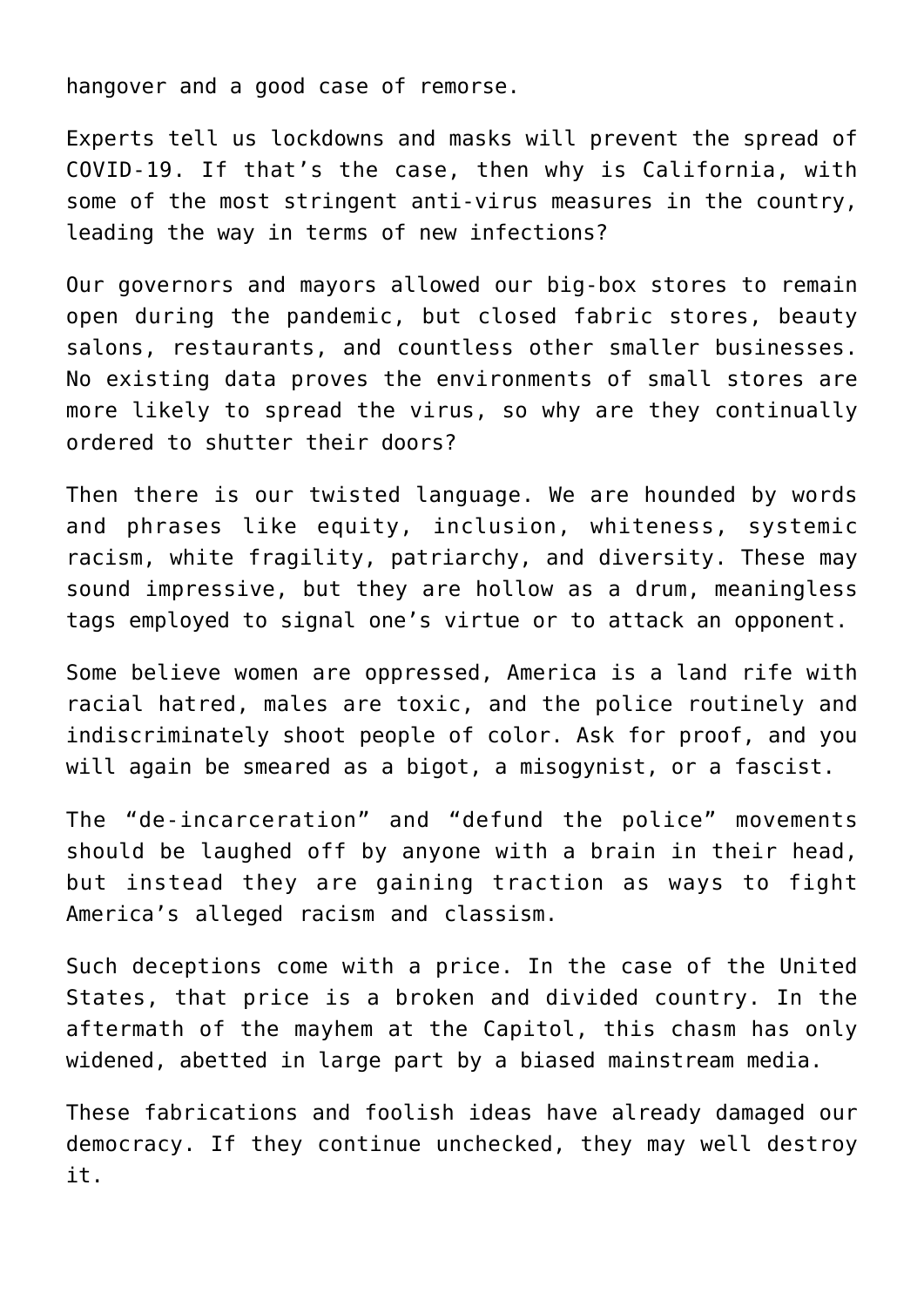In "*[Darkness at Noon](https://www.americanthinker.com/articles/2020/12/emdarkness_at_noonem_and_the_progressive_mindset.html)* [and the Progressive Mindset,](https://www.americanthinker.com/articles/2020/12/emdarkness_at_noonem_and_the_progressive_mindset.html)" Nicholas Kaster sharesseveral thoughts from physician and writer Theodore Darlymple. Most startlingly, Dalrymple concluded that "[p]olitical correctness is communist propaganda writ small." He continued:

*I came to the conclusion that the purpose of communist propaganda was not to persuade or convince, nor to inform, but to humiliate; and therefore, the less it corresponded to reality the better. When people are forced to remain silent when they are being told the most obvious lies, or even worse when they are forced to repeat the lies themselves, they lose once and for all their sense of probity. To assent to obvious lies is to co-operate with evil, and in some small way to become evil oneself. One's standing to resist anything is thus eroded, and even destroyed.*

Perhaps most applicable to our own society, Dalrymple concluded, "A society of emasculated liars is easy to control. I think if you examine political correctness, it has the same effect and is intended to."

Whatever our political views, if we wish to remain healthy both as individuals and as a society, we must embrace reality and truth rather than blindly accepting the tenets of political correctness, the critical theory agenda, betrayal by spineless politicians, and the mendacity of our mainstream media. It's long past time to stand for truth and facts rather than being sucker-punched by conjecture, deceit, and deliberate obfuscation.

Truth can hurt, but lies masquerading as truth can kill.

*Dear Readers,*

—

*Big Tech is suppressing our reach, refusing to let us*